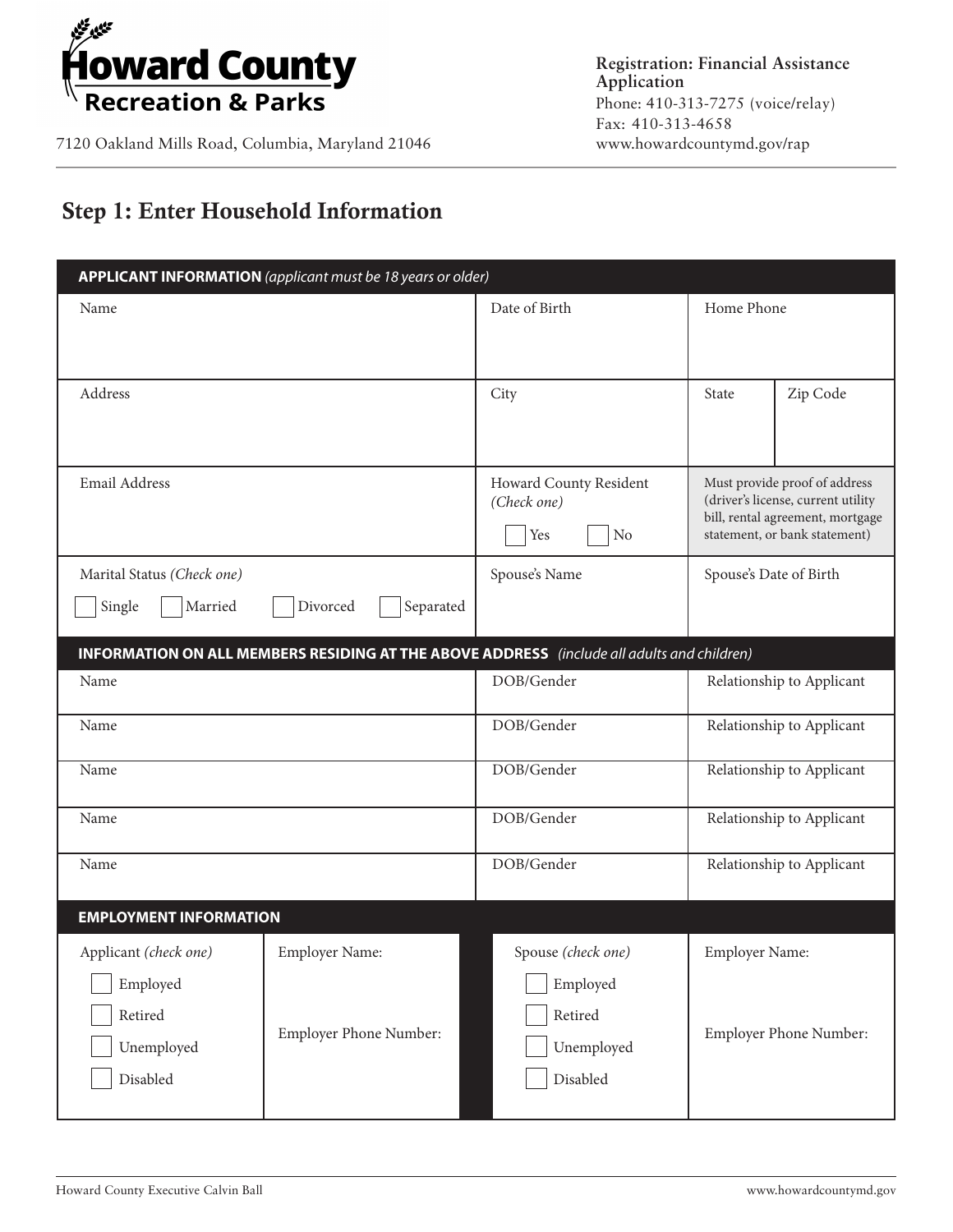

### Step 2: Required Documentation

| NOTE: IRS Form 1040, Form 1098 and paystubs are not accepted                                                                                                                                                          |  |  |
|-----------------------------------------------------------------------------------------------------------------------------------------------------------------------------------------------------------------------|--|--|
|                                                                                                                                                                                                                       |  |  |
| 1. What is your annual gross household income? _________________________________                                                                                                                                      |  |  |
| 2. Did you and/or another household member file federal taxes for last year? (Check one)<br><b>YES</b><br>NO                                                                                                          |  |  |
| • If YES, Submit an Internal Revenue Service (IRS) Official Transcript for the past year, for each adult living in the<br>household and/or:                                                                           |  |  |
| • Submit IRS Verification of Non-Filing Status Letter, for any adult in the household who cannot provide prior year IRS<br>transcript.                                                                                |  |  |
| NOTE: IRS transcripts and Verification of Non-Filing Status Letter are available at no charge and can be requested online<br>at IRS.gov or by calling 1-800-908-9946.                                                 |  |  |
| . If NO, Submit a Verification of IRS Non-Filing Status Letter and ALL the following supporting documents that are<br>applicable:                                                                                     |  |  |
| • Food Stamp Award Letter (2 pages including income information)                                                                                                                                                      |  |  |
| · SSA/SSI Benefits Letter                                                                                                                                                                                             |  |  |
| • Unemployment Benefits Letter                                                                                                                                                                                        |  |  |
| • Public Housing Section 8 Housing Voucher Program- Notice of change to Lease & Contract with<br>Calculation Summary                                                                                                  |  |  |
| 3. If you earned less than \$15,000 and did NOT receive benefits, you must also complete the following.<br>a. Explain how you meet the following expenses, and provide at least one of the accepted methods of proof: |  |  |
|                                                                                                                                                                                                                       |  |  |
|                                                                                                                                                                                                                       |  |  |
| Letter from Homeowner<br>Proof Provided (check all that apply):<br>Lease Agreement<br>Mortgage Statement                                                                                                              |  |  |
|                                                                                                                                                                                                                       |  |  |
|                                                                                                                                                                                                                       |  |  |
| Copy of Current Utility Bill with your name and address<br>Proof Provided:                                                                                                                                            |  |  |
|                                                                                                                                                                                                                       |  |  |

*Without IRS documentation the maximum reduction in rate is 50%. To be considered for a maximum 75 percent reduction, an IRS transcript or IRS non-filing status letter must be submitted.*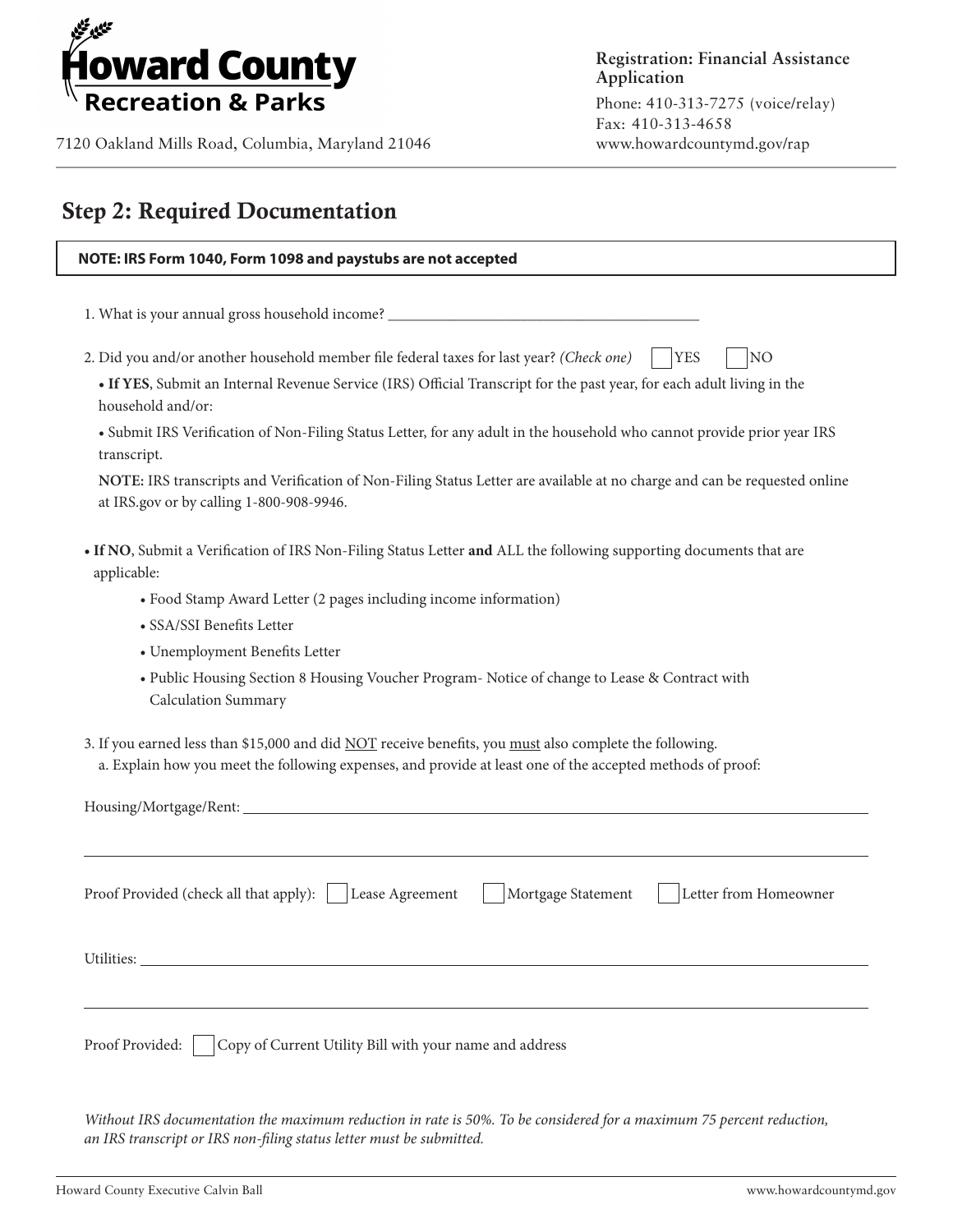

7120 Oakland Mills Road, Columbia, Maryland 21046

### Step 3: Certification

I certify that all information and documentation submitted is accurate and includes the entire income for my household. I also acknowledge that I am responsible for any false information submitted to the Howard County Department of Recreation & Parks.

Signature Date

## Step 4: Submission of Application and Required Documents

• All fields on page one must be completed.

• Application must be submitted with proper proof of income and proof of Howard County residency or it will not be processed.

#### **Completed Applications may be submitted by:**

Fax: 410.313.4658 Attn: Registration

Email: registration@howardcountymd.gov

Mail: 7120 Oakland Mills Road, Columbia, MD 21046

Processing is not immediate, please allow 3-5 business days for processing.

#### *DEPARTMENT USE ONLY:*

|                      | Date<br><b>Committee Committee</b> |
|----------------------|------------------------------------|
| Reduction Percentage | Expiration Date                    |
|                      | Reason                             |

*Approved financial assistance applies to Recreational Licensed Childcare monthly fees and one recreational program or membership, per family member per season. Some programs are not eligible for financial assistance. Financial assistance does not apply to late pick up fees, late payment fees or Recreational Licensed Childcare registration fees.*